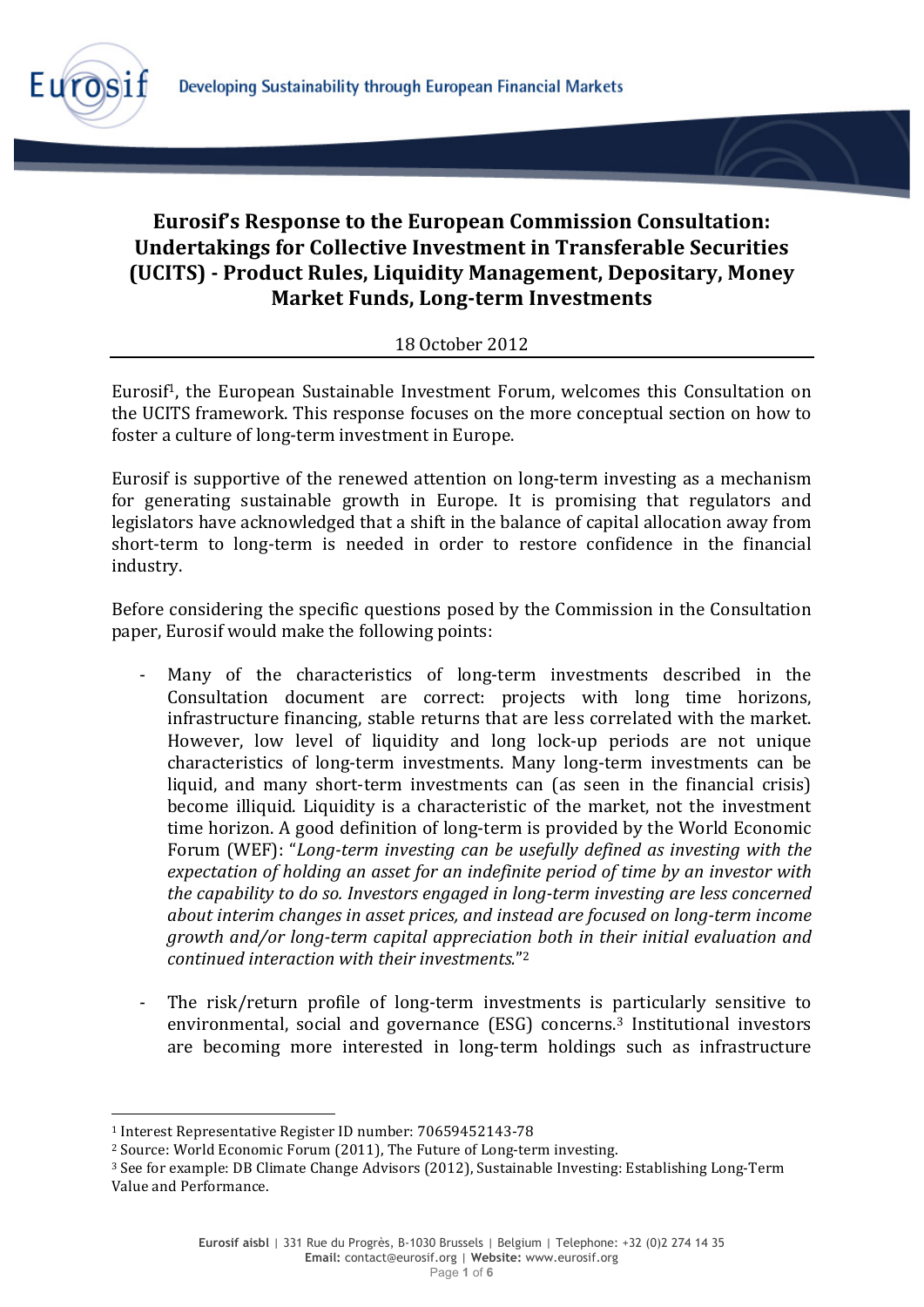

investments, and it will be critical for the success of these projects that ESG concerns are addressed over the lifetime of the project.<sup>4</sup>

This response has been developed as a part of Eurosif's aims to develop sustainability through European financial markets. It does not necessarily reflect the views of all its Members!and!Member Affiliates.

#### Question 1

!!!!!!!!!!!!!!!!!!!!!!!!!!!!!!!!!!!!!!!!!!!!!!!!!!!!!!!

What options do retail investors currently have when wishing to invest in long-term assets? Do retail investors have an appetite for long-term investments? Do fund managers have an appetite for developing funds that enable retail investors to make long-term investments?

The first point that Eurosif would like to make is about the definition of long-term and what it relates to. The concept of what long-term investments are does not seem to be clearly defined, or is defined in our view with a very narrow perspective. Long-term investments can be illiquid, but they do not have to be. Long-term investments can be certain asset classes such as infrastructure, private equity or real estate, but they can also be fixed income or public listed equity.

Eurosif strongly recommends that, if long-term investments are to be subject to a separate legal framework, then the definition of long-term investments itself must be thoroughly considered, for example though a separate consultation.

We would argue that other types of investments can (or should maybe) incorporate a longterm perspective and that this should not be forgotten in the drive to generate the change needed to reorient the markets to a more long-term perspective. This is especially important when one considers that investments not mentioned by the Commission constitute the bulk of the market for investments. This is also emphasised in the WEF report: "*Long-term investing has not proved easy to define as it more closely resembles an attitude towards investing than an investing style that can be captured in a single formulaic sentence.*"

Concerning the retail market and bearing in mind the well-documented growing public pension gap, retail savers/investors will be looking for sustainable investment solutions that can deliver viable financial returns over multi-decade horizons (typically 20 to 30 years or more).

However, selecting and incorporating such investments into the portfolio of a retail investor requires a high level of care. Certain products have characteristics that make them interesting channels for retail investments, including pension savings, long-term employee savings plans, occupational pension funds and life insurance products.

<sup>&</sup>lt;sup>4</sup> See inter alia Eurosif's report on the Infrastructure sector and the European SRI Study 2012, both available on the Eurosif website.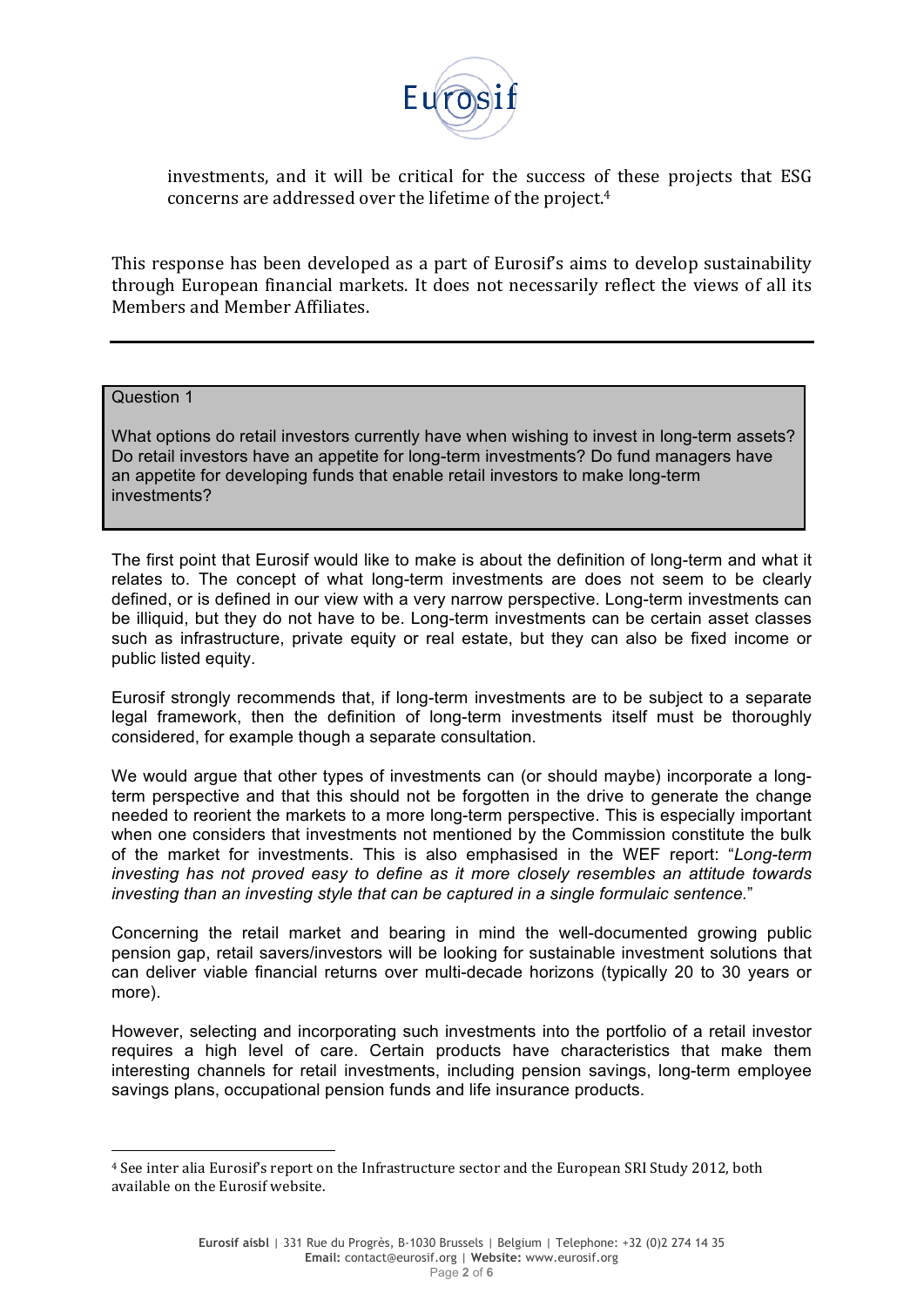

As always, transparency, clarity and education is needed in order for the retail market to appropriately incorporate such investments into their portfolios. Trust is still an issue in financial sector, and as noted in a recent survey by EFAMA, communication, better advice and more understanding of investors' needs is required to restore trust.<sup>5</sup>

When looking at appetite for long-term investing, it is also useful to draw a parallel to the market for sustainable and responsible investments (SRI), as SRI investors tend to be more long-term in their investment decision making. Eurosif's recent European SRI Study 2012<sup>6</sup> shows a growing appetite for and sophistication of investors in terms of incorporating ESG concerns. However, this growth is primarily found in the institutional market, while the retail market, on aggregate is not growing as fast.

#### Question 2

Do you see a need to create a common framework dedicated to long-term investments for retail investors? Would targeted modifications of UCITS rules or a stand-alone initiative be more appropriate?

Yes, we see a need for a common framework to ensure appropriate protection for investors, for the investees and for the economy at large.

However, different appropriate approaches could be combined:

- Targeted modifications of the UCITS rules should avoid splitting the framework, as this could cause confusion and undermine the success of the UCITS brand. Instead, one can modify the framework to allow a certain allocation to long-term investments within the framework;
- In combination with this, a bespoke framework for more pure long-term investment funds or specific assets can be developed. This framework can provide a platform for raising awareness of long-term investments and deepening consumer education.

Within these frameworks, long-term products should also be required to incorporate ESG concerns, since these have a long-term effect on portfolio risk and return. As these investments also have a societal benefit though supporting sustainable growth, it would be appropriate to consider promoting the use of such products for example though incentives.

## Question 3

!!!!!!!!!!!!!!!!!!!!!!!!!!!!!!!!!!!!!!!!!!!!!!!!!!!!!!!

Do you agree with the above list of possible eligible assets? What other type of asset should be included? Please provide definitions and characteristics for each type of asset.

Eurosif does not agree with restricting the definition of long-term investing to the assets described by the Commission in the Consultation paper.

The definition of long-term asset should incorporate projects with a long completion time horizon, such as infrastructure. However, the Commission must also include other asset

<sup>5</sup> See: http://www.efama.org/Pages/Long-Term-Savings-EFAMA-Survey.aspx

<sup>6</sup> Available: http://www.eurosif.org/research/eurosif-sri-study/sri-study-2012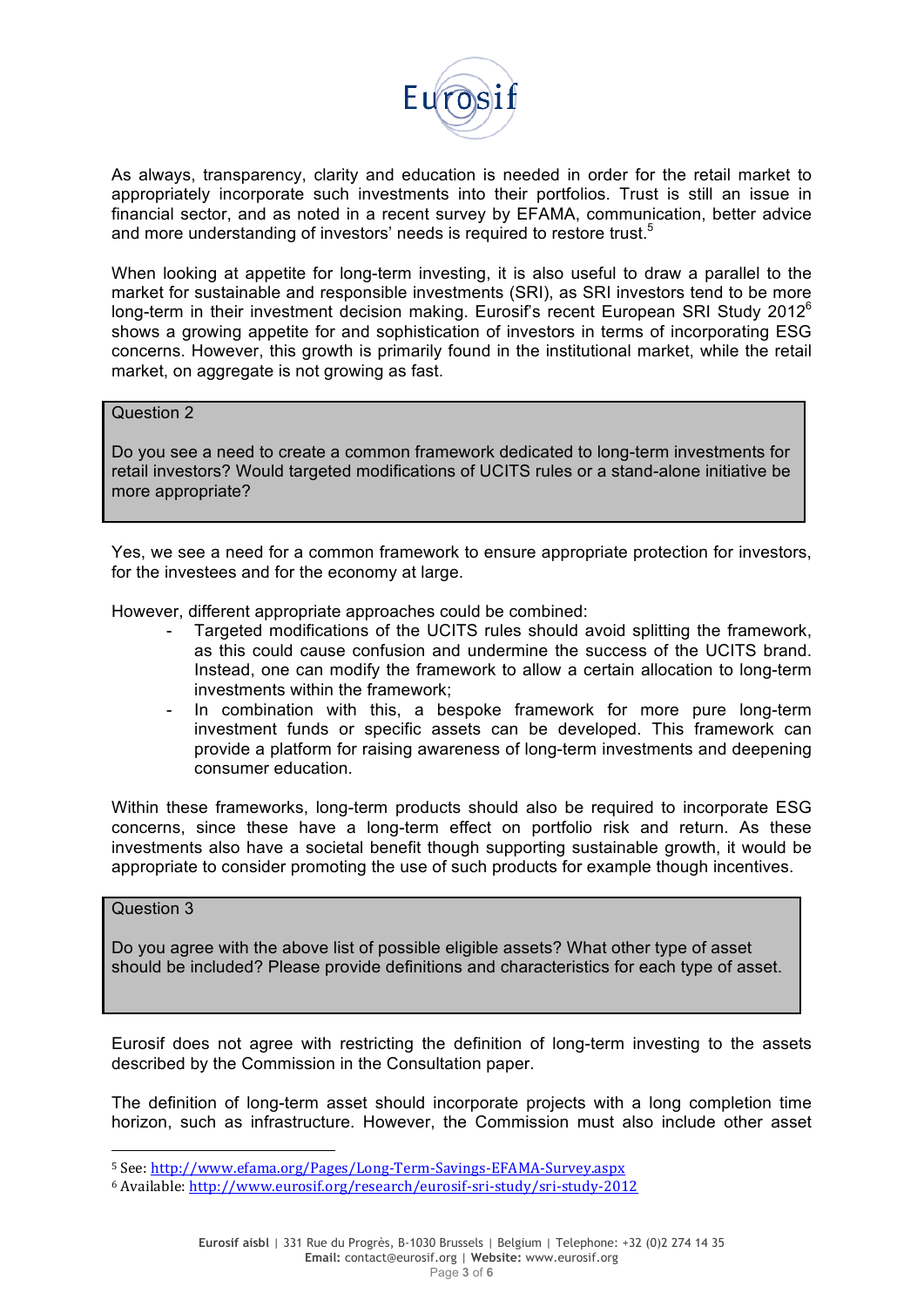

types that are not necessarily restrained by liquidity, but are often invested in for an indefinite time horizon. It is dangerous and counterproductive for the Commission to restrict the definition, as it necessarily implies that all other assets are short-term. Therefore, the definition should be extended to equity and fixed income funds under specific conditions, e.g. where they incorporate ESG concerns.

#### Question 4

Should a secondary market for the assets be ensured? Should minimum liquidity constraints be introduced? Please give details.

See response regarding eligible assets. This question is only relevant for specific assets or products, and is too specific in a conceptual section on how to foster a culture of long-term investments in Europe.

#### Question 5

What proportion of a fund's portfolio do you think should be dedicated to such assets? What would be the possible impacts?

If the proposed narrow definition of long-term investing is referred to, then funds should have the freedom to be specialist fund managers with 100% of the portfolio in long-term investments. It would be up to each investor and their advisors (whether qualified or nonqualified) to ensure an appropriate portfolio balance and whether the product is suitable to the investors' objectives. However, when incorporating other forms of investments and recognising that long-term is an attitude more than a liquidity profile, the discussion of the proportion of fund portfolio allocated to such investments must be framed in the context of the definition used.

Beyond that, one can reasonably argue that long-term retail products such as supplementary pension's savings should incorporate a certain amount of long-term assets. The French *fonds solidaire* may serve as such a model.

## Question 6

What kind of diversification rules might be needed to avoid excessive concentration risks and ensure adequate liquidity? Please give indicative figures with possible impacts.

See response regarding eligible assets. This question is only relevant for specific assets or products, and is too specific in a conceptual section on how to foster a culture of long-term investments in Europe.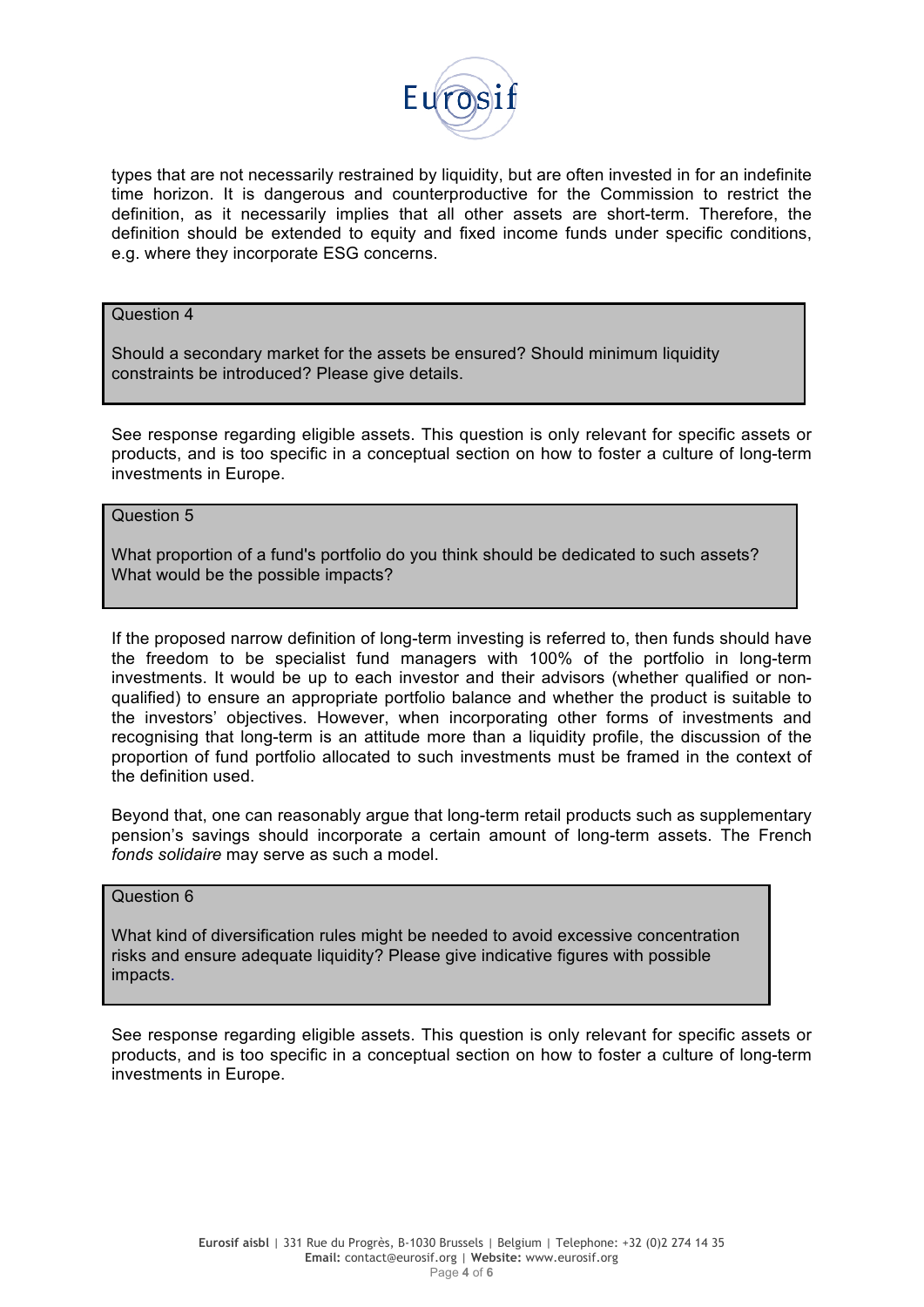

#### Question 7

Should the use of leverage or financial derivative instruments be banned? If not, what specific constraints on their use might be considered? (8) Should a minimum lock-up period or other restrictions on exits be allowed? How might such measures be practically implemented?

See response regarding eligible assets. This question is only relevant for specific assets or products, and is too specific in a conceptual section on how to foster a culture of long-term investments in Europe.

## Question 8

Should a minimum lock-up period or other restrictions on exits be allowed? How might such measures be practically implemented?

See response regarding eligible assets. This question is only relevant for specific assets or products, and is too specific in a conceptual section on how to foster a culture of long-term investments in Europe.

#### Question 9

To ensure high standards of investor protection, should parts of the UCITS framework be used, e.g. management company rules or depositary requirements? What other parts of the UCITS framework are deemed necessary?

Yes. Part of the success of the UCITS framework is its high level of transparency and investor protection. This should be continued in any new framework for long-term investments. Eurosif believes that transparency for investors is critical, and has developed the European Transparency Code<sup>7</sup> for funds to support its mission in promoting transparency on ESG considerations.

## Question 10

Regarding social investments only, would you support the possibility for UCITS funds to invest in units of EuSEF? If so, under what conditions and limits?

Yes. Please see Eurosif's position paper<sup>8</sup> on the EuSEF framework for more detail.

!!!!!!!!!!!!!!!!!!!!!!!!!!!!!!!!!!!!!!!!!!!!!!!!!!!!!!!

<sup>7</sup> See: http://www.eurosif.org/sri-resources/sri-transparency-code

<sup>8</sup> See: http://eurosif.org/images/stories/Eurosif\_Position\_Paper\_-\_EC\_Social\_Business\_Initiative.pdf